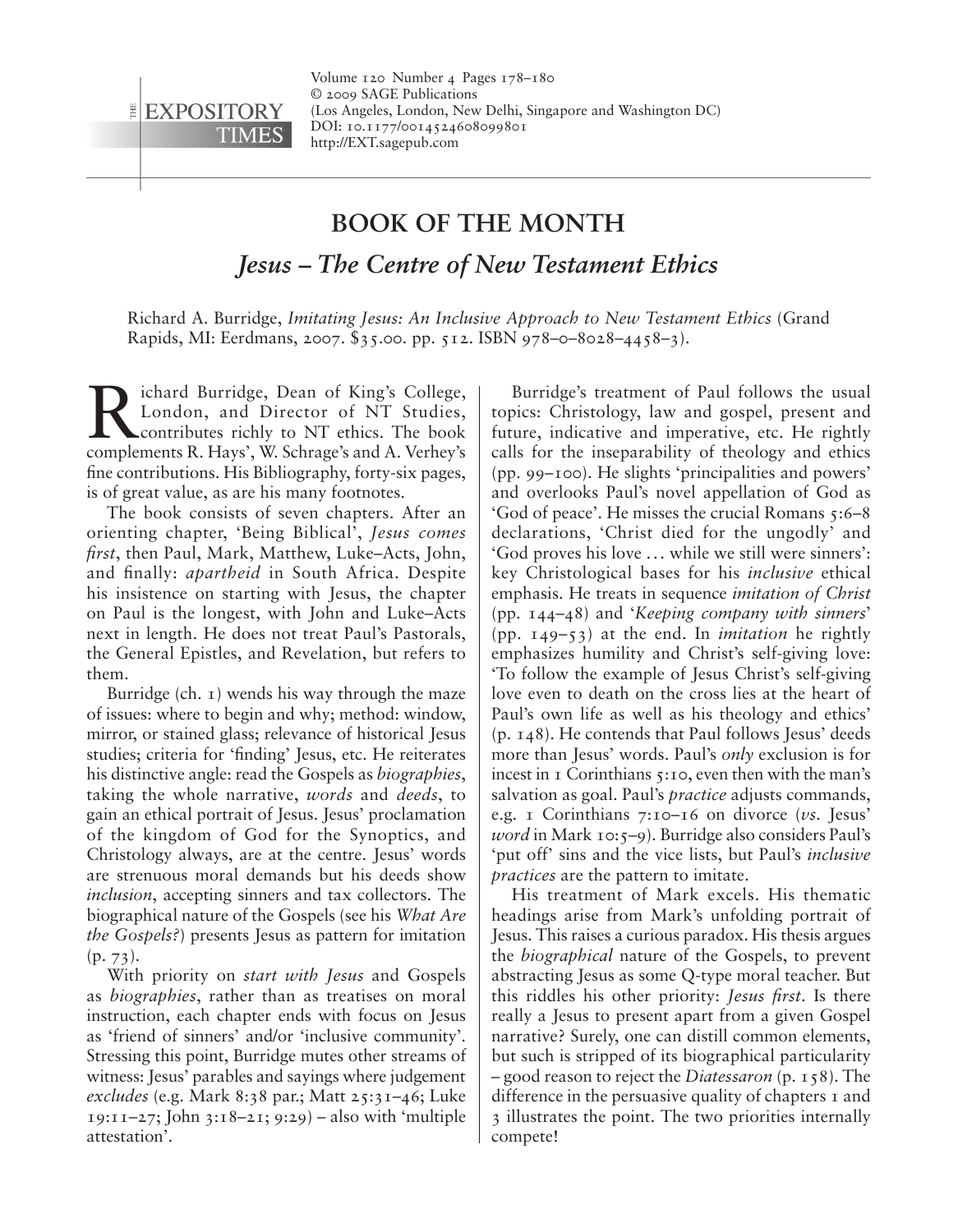In treating Matthew, Burridge warns that the Sermon should not overbalance the biographical narrative. *Love your enemies*, e.g. is noted (p. 216), but not explicated (though he quotes Matt 5:48 several times). He says little on Matthew's frequent appellation of God as Father and its ethical import. All five discourses are important with the final judgement discourse (chs 24–25) balancing the Sermon (p. 202). But this does not figure into his final section on '*imitating Jesus'*, nor in his 'Conclusion'. He emphasizes Jesus as 'true interpreter of the law'; 'the law holds', but this is not considered for imitation.

Burridge treats Luke–Acts masterfully, but with little attention to Luke's *peace-justice* thematic (p. 270). Luke shines for Burridge's emphases. He speaks of both *follow* and *imitate* (p. 280). His quotation of Longenecker uses *discipleship* language. Earlier, when using both terms, he speaks of *shifting* from Jesus' *teaching* to Jesus' *activity*, in light of the biographical genre (p. 274). In biography, is action more important than teaching for imitation?

For each Synoptic account, Burridge discusses 'love and law', identifies ethical issues in each; then focuses on *imitation* of Jesus in the Gospel, privileging the double love commandment and Jesus as friend of sinners. In John this outline changes, with the exception of the last emphasis, supporting therefore his overall thesis of 'an inclusive approach'. Burridge cites other scholars who have come on board with his 'biography-imitation' thesis, though they more often speak of discipleship – heeding Jesus' moral teachings. They serve a common purpose (Bonhoeffer quote, p. 224), to enable us to emulate Jesus' person and teaching, as I also propose in *Covenant of Peace* (pp. 356–76). Matthew, with its preponderance of Jesus' teaching forces the question: is it only the person of Jesus that is to be imitated or is it also his interpretation of the law and teaching – the greater righteousness – that is to be heeded?

For John, Burridge tangles his readers in its irresolvable puzzles, including John's negative portrait of 'the Jews', indeed an ethical problem. His resolutions are as good as they come, but the chapter is wordy and redundant. His central point is that Christology is the carrier of the Gospel's ethic, the divine taking on human flesh. Though John lacks explicit moral instruction, *love* and *truth* disclose John's ethic. Jesus' foot-washing *exemplifies* the humble service we are explicitly enjoined to imitate.

Jesus' new commandment to love one another may appear solipsist, but the community of love witnesses to the world (with three differing connotations). Love lays down one's life for the other, which Jesus did. The community of love *includes* marginalized people in the Gospel, the Samaritan woman; it is an inclusive, mixed community ('friend of sinners' is not explicit in John). He mostly misses the 'peace and mission' themes.

For Paul and each Gospel except John, Burridge discusses ethical issues, such as rich and poor, marriage and divorce, women, state and violence. His work shows significant differences among the Gospels; yet *each is biographical*. But this prompts the question: how does one decide which parts of the portrait are to be imitated? It seems that Burridge's choice to present *Jesus first* (ch. 2) presets what he selects for imitation from within the varied biographical portraits. Marius Reiser's *Jesus and Judgement* focuses on another extensive emphasis. Does this count for *imitation*?

The final chapter, like the first, guides the reader through another maze of issues, here those inherent in the hermeneutical appropriation of Scripture to current issues. He tests the model he chooses, adapted from Hays and Gustafson, in the crucible of the biblical debates for and against *apartheid* in South Africa. His documentation of the appeal to Scripture in the protracted debate is a valuable contribution.

Had Burridge taken up the *imitation texts* in 1 Peter and Hebrews, it would have reshaped his *imitation* profile. He refers to these books in one sentence (pp. 390–91) and then returns to them (p. 349) to say 'we cannot apply our method to these books in its entirety' even though they speak much of imitation with Jesus as example. They 'emulate his example as part of Christian discipleship, all of which will lead to the later tradition of *imitatio Christi*' (p. 349). The subtext? These books don't emphasize Jesus as 'friend of sinners' and the 'inclusive, mixed community'. His project has a 'canon within the canon'. Burridge acknowledges that 'women bishops' and 'the gay issue' are the 'elephant in the room' for his project (pp.  $127-31$ ,  $407$ ).

Utilizing his Gospel-biography thesis (which may be debated – see my *Israel's Scripture Traditions*, pp. 282–86), Burridge selects canonical portions that fit his sub-title. In one of his final paragraphs (p. 408) Burridge briefly summarizes the main emphasis of